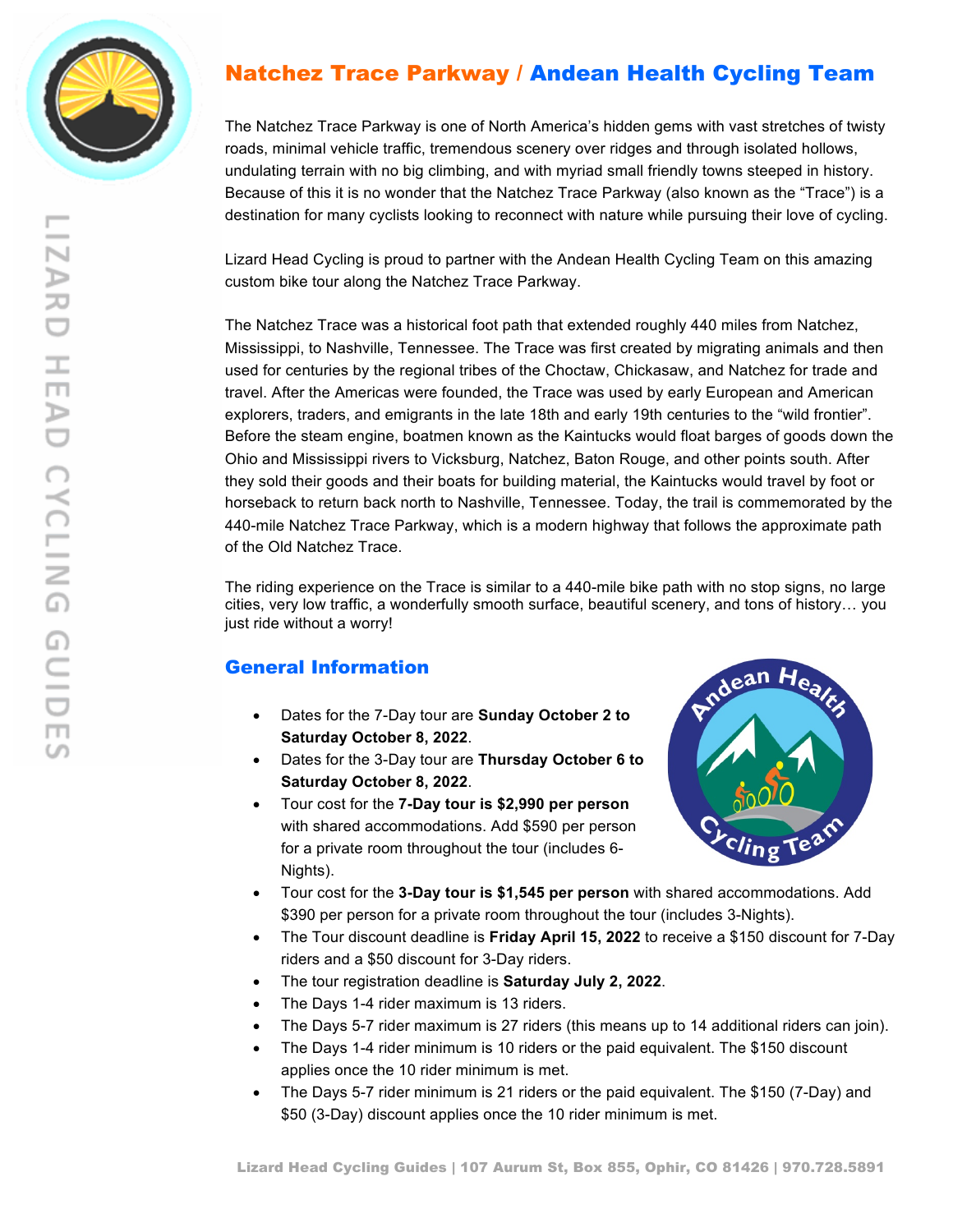

## What is Included

**7-Day Tour Includes:** Saturday October 1, 2022 shuttle from Jackson to Natchez, 7-Days guide service, 6-Nights lodging, all meals (starting with lunch on Day 1 and ending with lunch on Day 7), park entry fees, energy food, liquid refreshments, in-tour shuttles, and mechanical support. Alcoholic beverages, bike rental, and massage therapy (when available) are additional.

**3-Day Tour Includes:** Wednesday October 5, 2022 shuttle from Memphis to Tupelo, 3-Days guide service, 3-Nights lodging, all meals (starting with dinner on Day 4 and ending with lunch on Day 7), park entry fees, energy food, liquid refreshments, in-tour shuttles, and mechanical support. Alcoholic beverages, bike rental, and massage therapy (when available) are additional.

### Pre-Tour Logistics

**7-Day Riders:** Guests fly into Jackson, Mississippi (Jackson–Evers International Airport – JAN) on **Saturday October 1, 2022** to arrive no later than 2:00 PM local time. A shuttle with Lizard Head Cycling Guides from Jackson to Natchez departs at 3:00 PM and arrives just after 5:00 PM in Natchez. The meeting hotel is the Natchez Grand Hotel, 111 North Broadway St., Natchez, MS 39120, 601-446-9994. **The 7-Day meeting hotel is NOT included in the tour cost and guests are on-their-own to make reservations there.**

**3-Day Riders:** Guests fly into Memphis, Tennessee (Memphis International Airport – MEM) on **Wednesday October 5, 2022** to arrive no later than 1:00 PM local time. A shuttle with Lizard Head Cycling Guides from Memphis to Tupelo departs at 2:00 PM and arrives around 4:00 PM in Tupelo. The meeting hotel is the Best Western Plus Tupelo. **The 3-Day tour meeting hotel is included in the tour cost.**

### Post-Tour Logistics

The cycling and the tour ends between 12:00-1:00 PM on **Saturday October 8, 2022** at the Northern Terminus of the Natchez Trace Parkway. It will take about 30 minutes to load up bikes and then 45 minutes to shuttle Nashville International Airport.

• If riders decide to stay overnight in Nashville on Saturday, 10/8, they are responsible for booking their own hotel rooms.

### Lodging

- **Night 1:** Anchuca, Vicksburg, Mississippi
- **Night 2:** TownePlace Suites, Ridgeland, Mississippi
- **Night 3:** French Camp B&B, French Camp, Mississippi
- **Night 4:** Best Western Plus, Tupelo, Mississippi
- **Night 5:** Marriott Shoals Hotel & Spa, Florence, AL
- **Night 6:** Baymont by Wyndham, Columbia, TN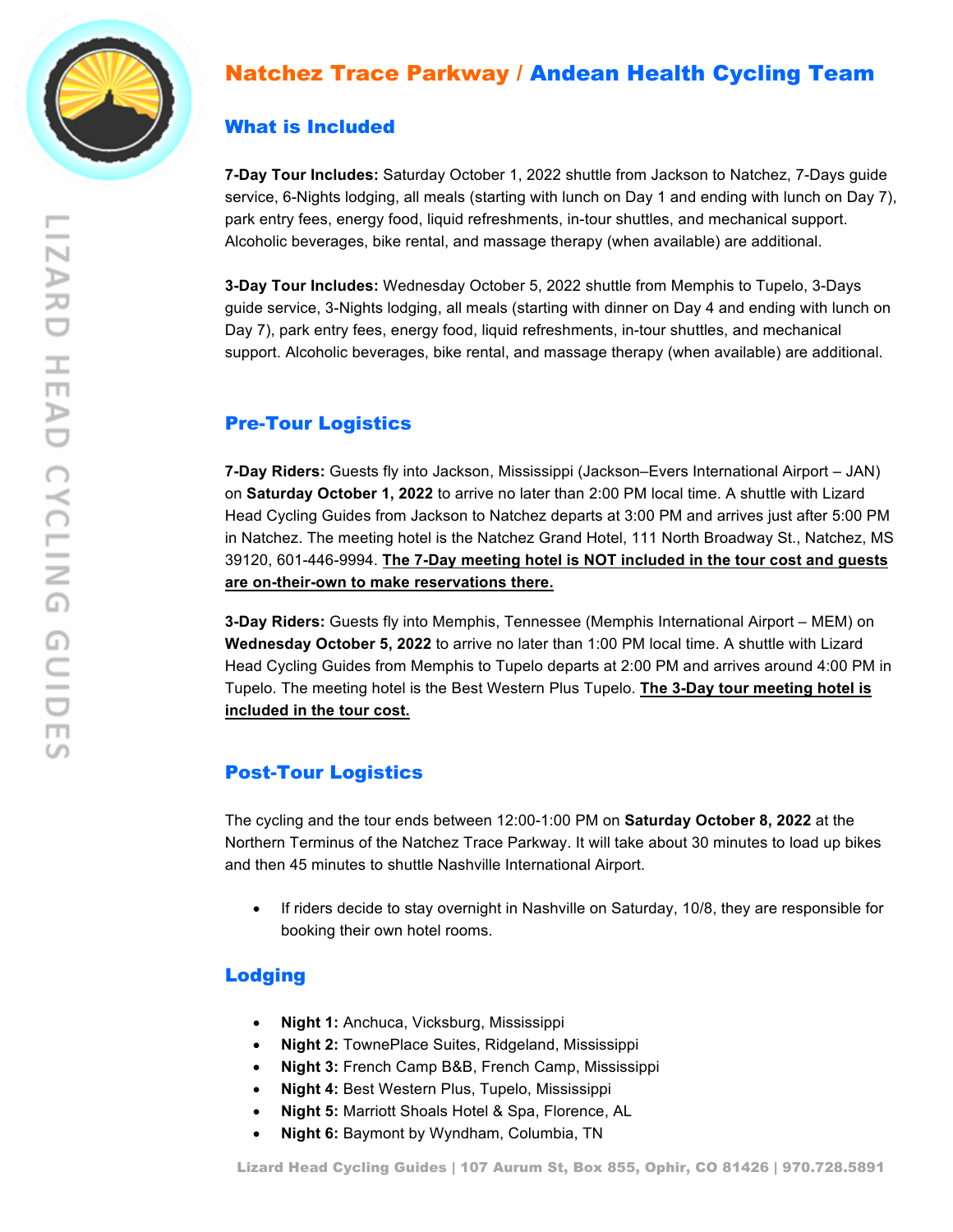

## Registration Information

The following two links should be used to register for either the 7-Day or 3-Day version of this tour. These links will take you to the Lizard Head Cycling Guides web site to the **Registration & Tour Policies** page. After reviewing this page, use the **[Click Here to Register for a Tour]** button where it will you take you to the main registration page. By using the following links, certain fields will be pre-populated with information specific for each tour including **Tour Name**, **Custom Tour Name**, and **Start Date of Tour**.

- **7-Day Rider Registration Link** à https://lizardheadcyclingguides.com/AHDNT7DAY
- **3-Day Rider Registration Link > https://lizardheadcyclingguides.com/AHDNT3DAY**

If the information is not pre-populated on the registration form, then please enter as follows based on either the 7-Day or 3-Day tour:

**Tour Name:** Natchez Trace **Custom Tour Name:** Andean Health 7 Day Tour –or– Andean Health 3 Day Tour **Start Date of Tour:** 10/2/2022 (7-Day) –or– 10/5/2022 (3-Day)

#### Tour Itinerary

**Note: The following is the 7-Day itinerary. The 3-Day itinerary starts on Day 5 (Thursday October 6, 2022) in Tupelo, Mississippi.**

### Day 0 (Saturday October 1, 2022): Arrival in Jackson

Day 0 is the day before the tour starts. Lizard Head Cycling Guides shuttles the 7-Day riders from Jackson to Natchez. Guests are on-their own for hotel reservations at the Natchez Grand Hotel and for dinner in Natchez. The Natchez Grand Hotel typically offers breakfast, but check with the hotel to make sure. Please also see the **Pre-Tour Logistics** above for more information.

### Day 1 (Sunday October 2, 2022): Natchez to Sunken Trace **45 MILES, ELEVATION GAIN +2200 ft**

Our first day of the tour begins at the Natchez Grand in Natchez with a meet and greet followed by a short presentation of the week ahead. We fit rental bikes, load gear into the support vehicle, and then saddle up to ride to the start of the Natchez Trace Parkway's southern terminus to begin our week-long journey.

Day 1's route is lower mileage so that riders can stretch their legs and get warmed up for the longer days ahead. At the Mount Locust Historic Home sits the last remaining stand (aka: inn) along the Trace and here guides will set up a lunch stop. After lunch, we finish the day by meandering our way along the Trace past the small town of Port Gibson and then end at Sunken Trace - a beautifully preserved portion of the centuries old deeply eroded Natchez Trace foot path.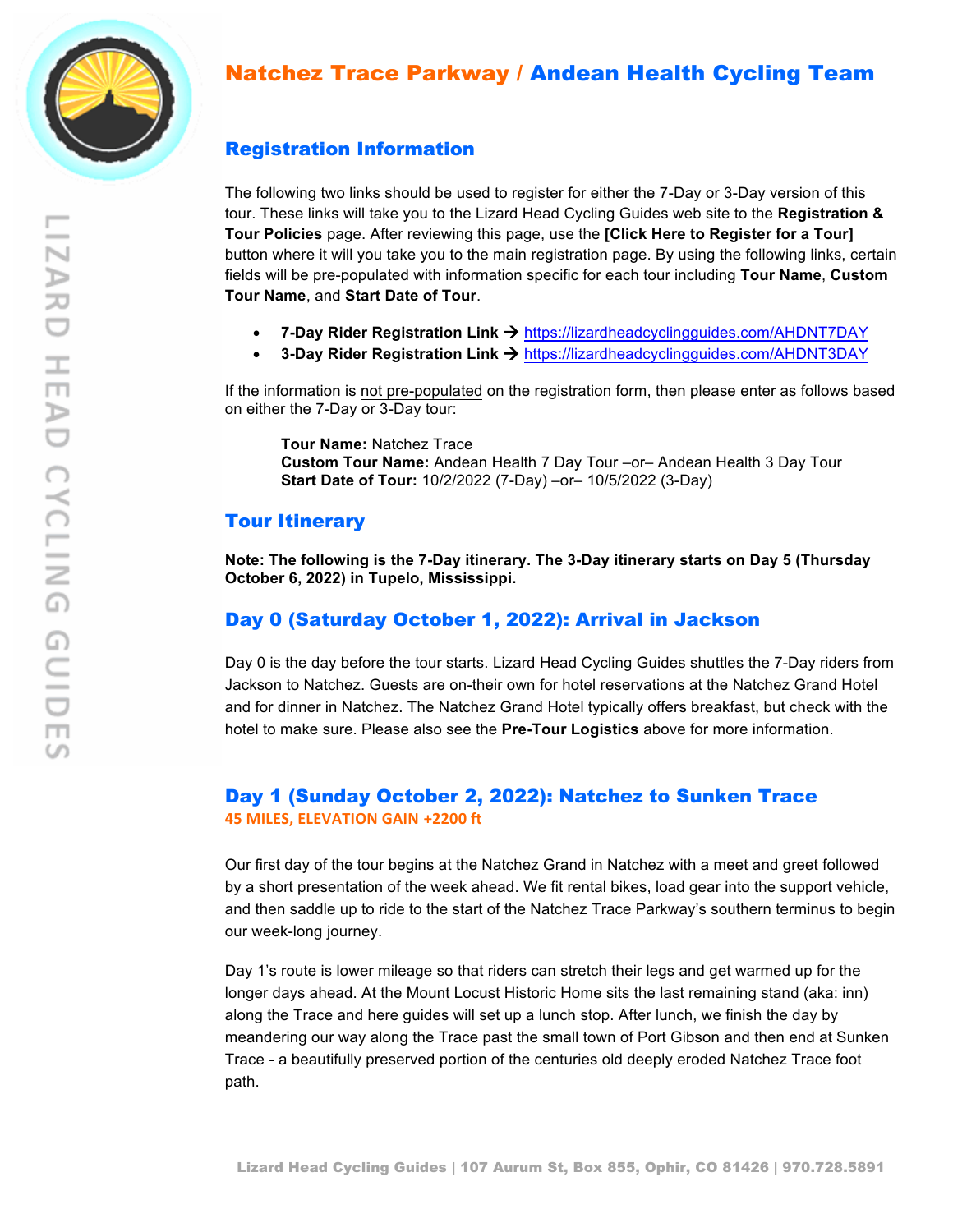

From Sunken Trace we shuttle a short distance to Vicksburg to check into our lodging for the evening. Guests will have time before dinner to stroll this small town or to relax after the adventures of the day.



#### Day 2 (Monday October 3, 2022): Sunken Trace to Ridgeland **63 MILES, ELEVATION GAIN +2360 ft**

This day begins with a hearty breakfast and then a shuttle back to the Natchez Trace Parkway to start from the Sunken Trace where we ended the previous day. During the morning's ride we make a stop at Rocky Springs for an early morning rest stop.

After Rocky Springs we continue to thread our way through the dense ancient hardwood forests, past open pastures and fields with lunch held at Dean Stand. After lunch we will make a stop at the Clinton Visitor Center for an rest stop. After departing the Center, we finish the last miles of our journey along the Natchez Multi-Use Path and leave the Trace to check into our lodging for the night in Ridgeland.



#### Day 3 (Tuesday October 4, 2022): Ridgeland to French Camp **83 MILES, ELEVATION GAIN +1730 ft**

On this third day of the tour, our mileage increases yet again, but since this is one of the flatter portions of the Trace, the miles will pass by quickly. Departing early, we make our way back towards the paved Natchez Multi-Use Path which we ride on for the first five miles. Back on parkway, one of the highlights of this morning's portion is the meandering ride along the Barnett Reservoir for about 8 miles.

The first rest stop of the day lies just past Cyprus Swamp where a boardwalk trail leads over the murky waters through a tupelo and bald cypress swamp with an occasional alligator sighting. Later on we stop at the Kosciusko Visitor Center for lunch and spend the final miles along smooth rolling terrain to arrive at the French Camp Historic District, a period reconstructed log-cabin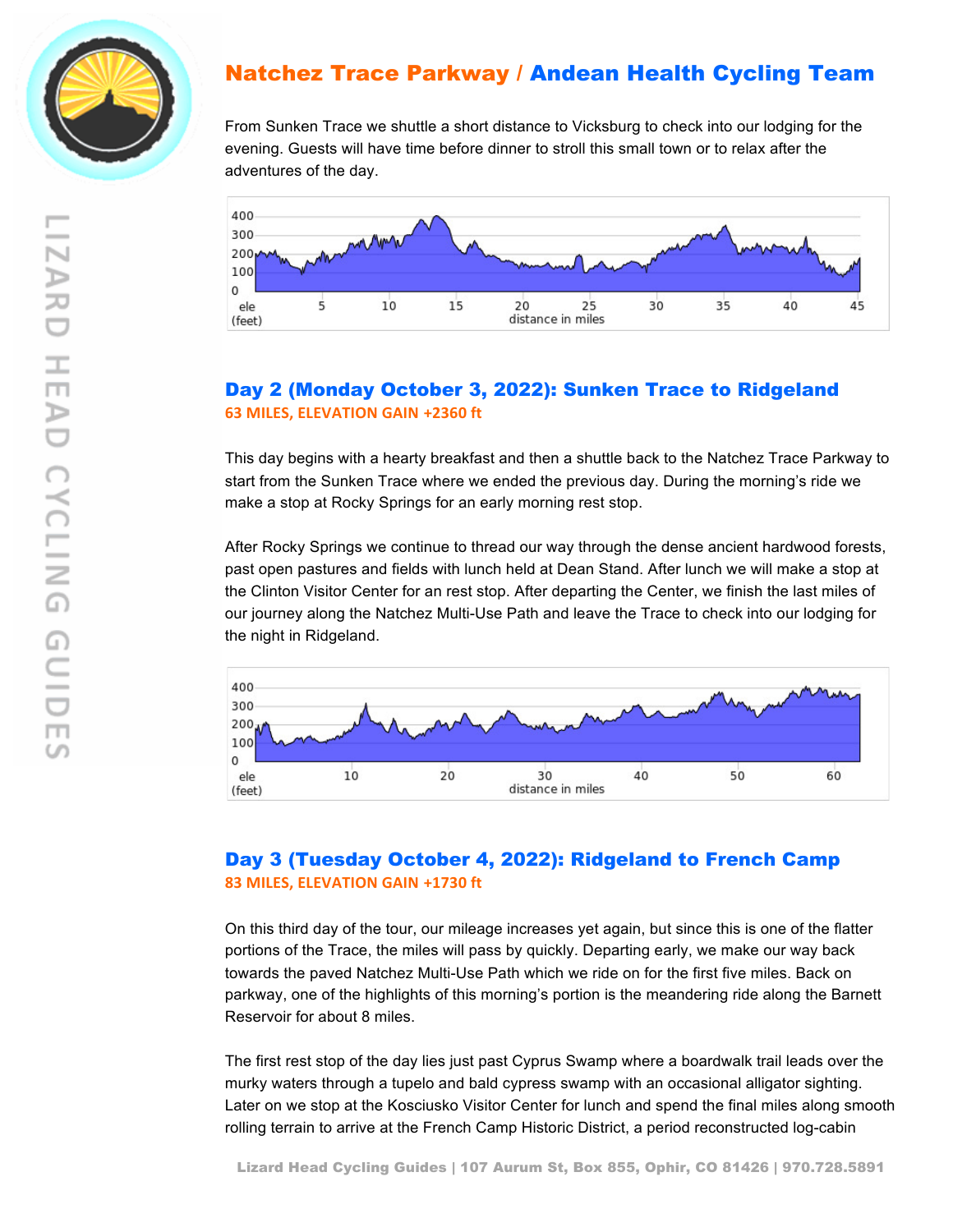

village where riders can relax and enjoy a well deserved authentic Southern dinner in this most remote area of all of Mississippi.



## Day 4 (Wednesday October 5, 2022): French Camp to Tupelo **87 MILES, ELEVATION GAIN +2650 ft**

Today presents the longest day along the Trace. However, we will start early and riders will have plenty of time to casually pedal along enjoying the scenery of the Red Clay Hills before settling into the bottom lands near the headwaters of the Big Black River. Two morning rest stops will be at Jeff Busby and Line Creek.

The miles will seem to zip by along this quiet section of the Trace, with only a few minor hills and minor changes in the uniform surroundings. Just past Houston, Mississippi we stop for lunch at Witch Dance.

The ride ends at the Parkway Visitor Center where we shuttle a short distance to Tupelo, Mississippi where our lodging, dinner, and 3-day guests await.

#### **Note: The 3-Day riders arrive this evening and join the others for dinner. Lodging at the Best Western Plus is included for 3-Day riders.**



### Day 5 for 7-Day Riders and Day 1 for 3-Day Riders: Thursday October 6, 2022: Tupelo to Florence **64 MILES, ELEVATION GAIN +3300 ft**

**Note: This is the first cycling day for the 3-day riders.**

After breakfast at the hotel in Tupelo, our now larger group will pack up and shuttle the short distance back to the Trace to depart from the Parkway Visitor Center to continue our northward journey. After an rest stop at Pharr Mounds, our ride soon crosses the Tennessee-Tombigbee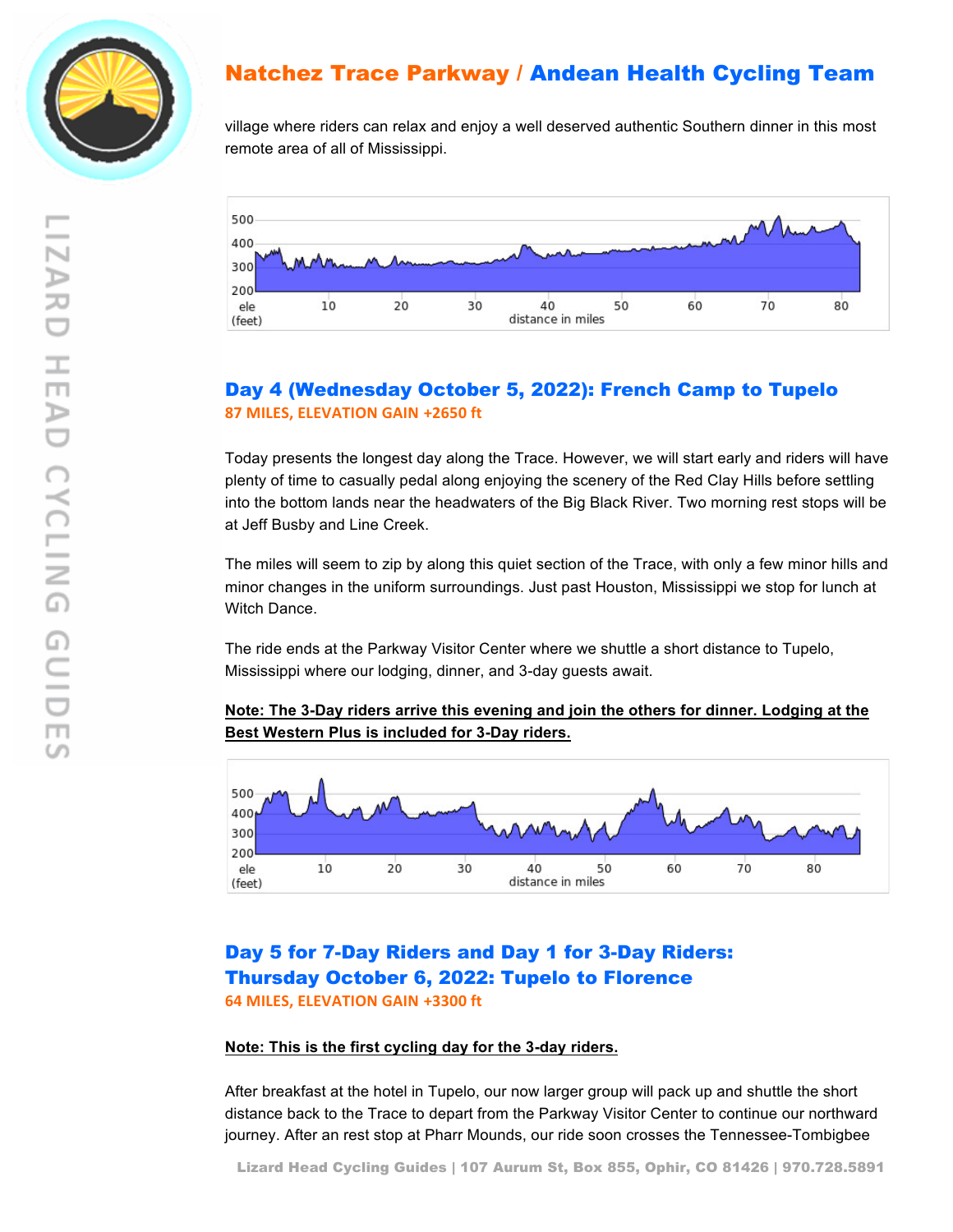

Waterway (popularly known as the Tenn-Tom) and then continues onward with a stop for lunch at Cave Spring.

Immediately following lunch, we cross from Mississippi into Alabama and climb up to the Freedom Hills where on the other side one is rewarded with a fun and fast descent. The last segment for today features a ride across the mile-long bridge over the Tennessee River and just on the other side the ride ends at the Lauderdale Picnic Area. From here we shuttle to Florence, Alabama and to our lodging.



## Day 6 for 7-Day Riders and Day 2 for 3-Day Riders: (Friday October 7, 2022): Florence to Fall Hollow **63 MILES, ELEVATION GAIN +2890 ft**

After breakfast we shuttle back to the Trace to start our ride from the Lauderdale Picnic Area. The scenery today remains world-class, from the wooded ridges to the steep hollows carved by brooks cascading over rocky stream beds. We soon cross from Alabama and into Tennessee where an rest stop awaits at Cypress Creek.

From Cypress Creek we make our way to the highest point along the entire Trace to an elevation of 1,100′ above sea level, but the 12+ mile "climb" to here is practically unnoticeable. With lunch at Glenrock Branch we spin the final miles along a series of four smaller climbs and then end the ride in Fall Hollow. We then shuttle to nearby Columbia, Tennessee to our lodging and dinner.



## Day 7 for 7-Day Riders and Day 3 for 3-Day Riders: (Saturday October 8, 2022): Fall Hollow to Double Arch Bridge **52 MILES, ELEVATION GAIN +3910 ft**

The final day of the tour has arrived and we have saved what we think is the best of the Trace for last! Following breakfast we will shuttle from Columbia back to the Fall Hollow. Riders roll away and soon enjoy the magnificent scenery along the twisty turns and rolling hills on this final section